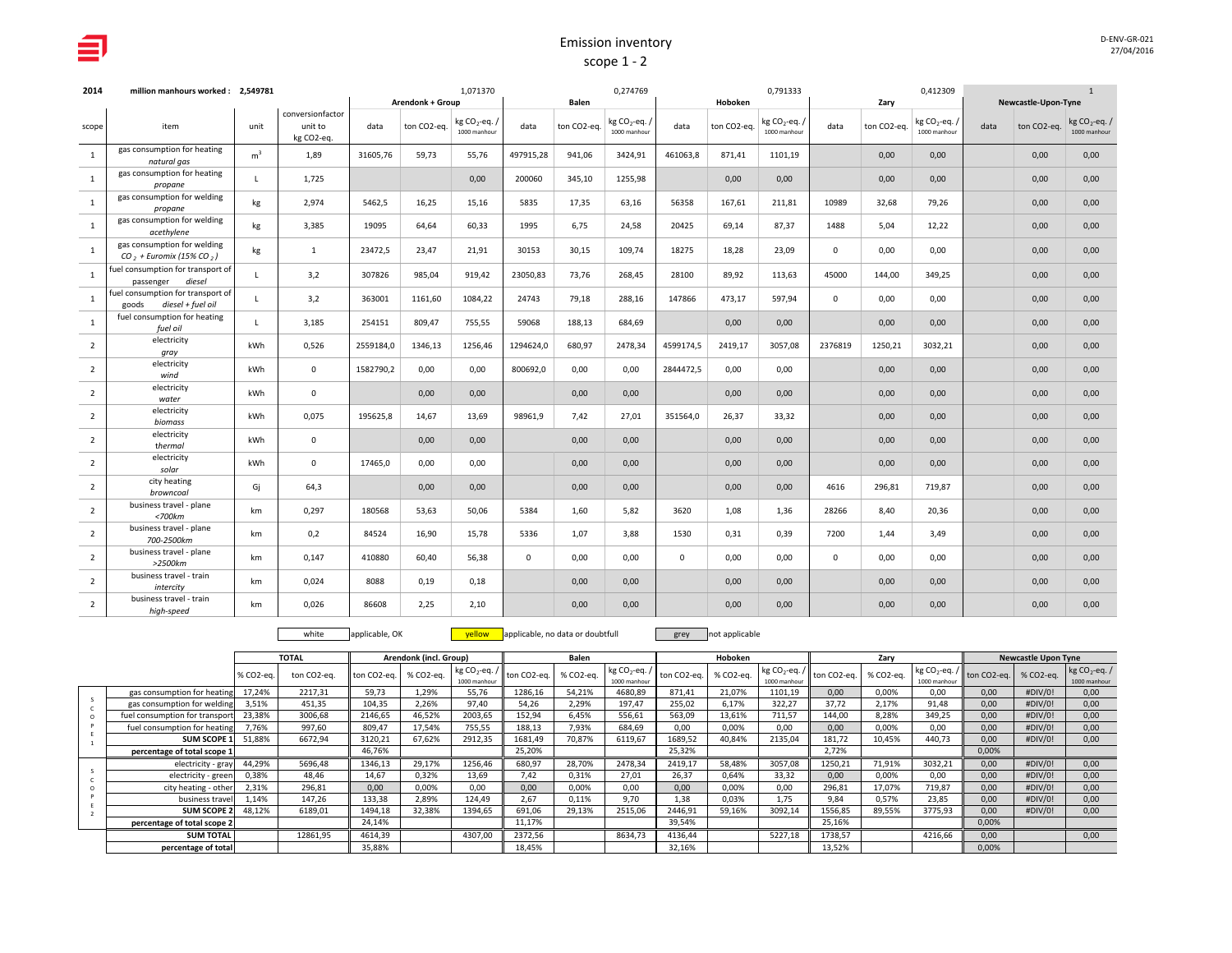0,00 2000,00 4000,00 6000,00 8000,00 10000,00 12000,00 14000,00



**gas consumption for welding 6%**

**fuel consumption for transport 14% fuel consumption for heating**



**gas consumption for transport for welding 2%**

fuel consumption **7%**

**fuel consumption for heating 8%**

**gas consumption for heating 54%**

**electricity - gray 58%**





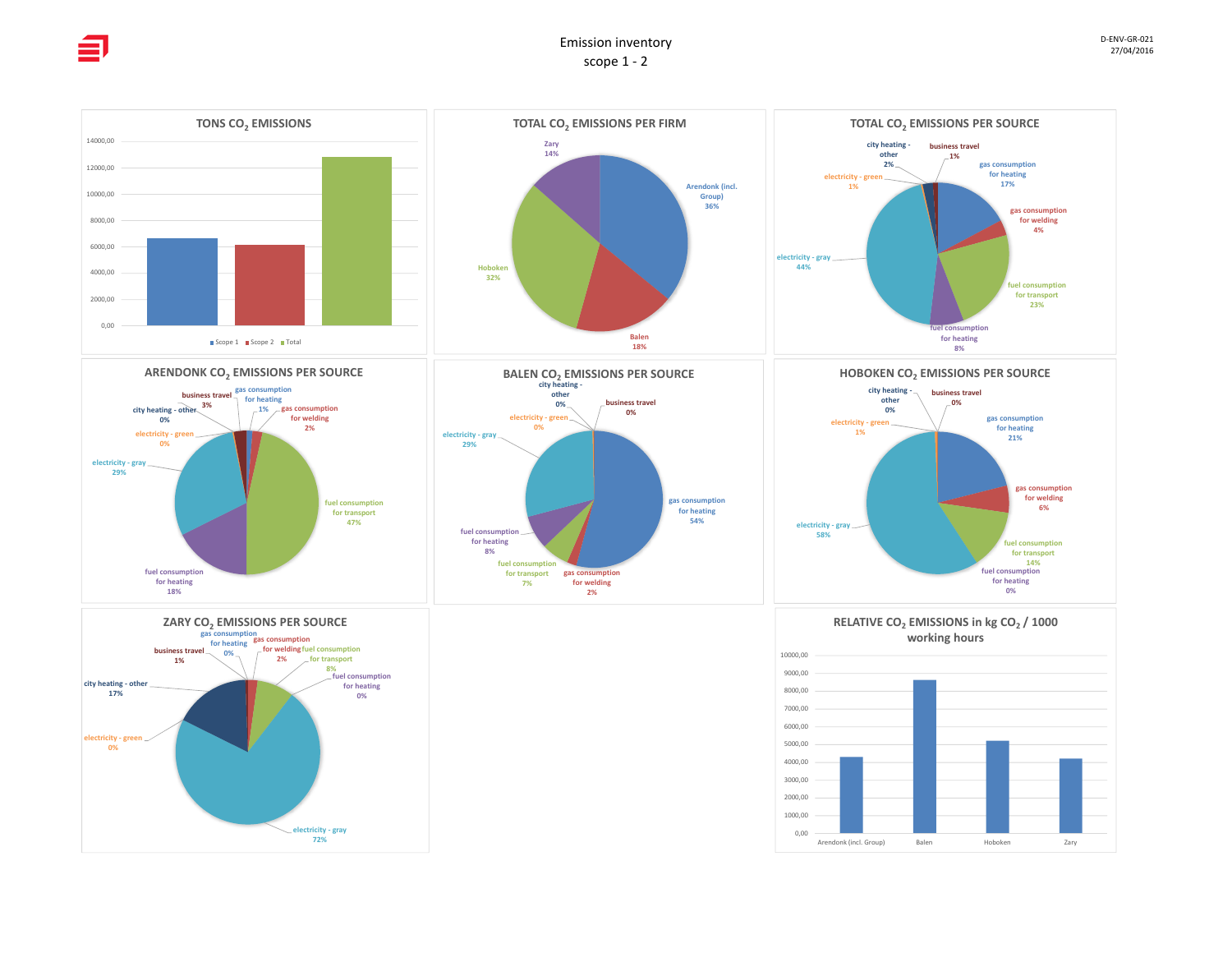| 2015           | million manhours worked: 2,545897                               |                |                                           |              | 1,101579<br>Arendonk + Group |                                           |             |             | 0,28203                                 |             |             | 0,741729                                  |             |             | 0,420559                                  |      |                     | $\mathbf{1}$                     |
|----------------|-----------------------------------------------------------------|----------------|-------------------------------------------|--------------|------------------------------|-------------------------------------------|-------------|-------------|-----------------------------------------|-------------|-------------|-------------------------------------------|-------------|-------------|-------------------------------------------|------|---------------------|----------------------------------|
|                |                                                                 |                |                                           |              |                              |                                           |             | Balen       |                                         |             | Hoboken     |                                           |             | Zary        |                                           |      | Newcastle-Upon-Tyne |                                  |
| scope          | item                                                            | unit           | conversionfactor<br>unit to<br>kg CO2-eq. | data         | ton CO2-eq.                  | kg CO <sub>2</sub> -eq. /<br>1000 manhour | data        | ton CO2-eq. | kg CO <sub>2</sub> -eq.<br>1000 manhour | data        | ton CO2-eq. | kg CO <sub>2</sub> -eq. /<br>1000 manhour | data        | ton CO2-eq. | kg CO <sub>2</sub> -eq. /<br>1000 manhour | data | ton CO2-eq.         | kg $CO_2$ -eq. /<br>1000 manhour |
| 1              | gas consumption for heating<br>natural gas                      | m <sup>3</sup> | 1,89                                      | 32182        | 60,82                        | 55,22                                     | 61742       | 116,69      | 413,76                                  | 620936      | 1173,57     | 1582,21                                   |             | 0,00        | 0,00                                      |      | 0,00                | 0,00                             |
| 1              | gas consumption for heating<br>propane                          | τ.             | 1,725                                     | 192          | 0,33                         | 0,30                                      | 311623      | 537,55      | 1906.00                                 |             | 0,00        | 0,00                                      |             | 0,00        | 0,00                                      |      | 0,00                | 0,00                             |
| 1              | gas consumption for welding<br>propane                          | kg             | 2,974                                     | $\mathbf{0}$ | 0,00                         | 0,00                                      | 8106        | 24,11       | 85,48                                   | 49716       | 147,86      | 199,34                                    | 10428       | 31,01       | 73,74                                     |      | 0,00                | 0,00                             |
| 1              | gas consumption for welding<br>acethylene                       | kg             | 3,385                                     | 12070        | 40,86                        | 37,09                                     | 15650       | 52,98       | 187,84                                  | 851         | 2,88        | 3,88                                      | 2160        | 7,31        | 17,39                                     |      | 0,00                | 0,00                             |
| 1              | gas consumption for welding<br>$CO2 + Euronix (15% CO2)$        | kg             | $\mathbf{1}$                              | 23313        | 23,31                        | 21,16                                     | 24904       | 24,90       | 88,30                                   | 15147,5     | 15,15       | 20,42                                     | 14400       | 14,40       | 34,24                                     |      | 0,00                | 0,00                             |
| 1              | fuel consumption for transport of<br>diesel<br>passenger        | $\mathbf{L}$   | 3,2                                       | 287386       | 919.64                       | 834.83                                    | 22668       | 72,54       | 257.20                                  | 28544       | 91.34       | 123.15                                    | 46200       | 147,84      | 351,53                                    |      | 0,00                | 0,00                             |
| <sup>1</sup>   | fuel consumption for transport of<br>diesel + fuel oil<br>goods | $\mathbf{L}$   | 3,2                                       | 740005       | 2368,02                      | 2149,66                                   | 24332       | 77,86       | 276,08                                  | 145873      | 466,79      | 629,33                                    |             | 0,00        | 0,00                                      |      | 0,00                | 0,00                             |
| <sup>1</sup>   | fuel consumption for heating<br>fuel oil                        | L.             | 3,185                                     | 294193       | 937.00                       | 850,60                                    | 131780      | 419,72      | 1488.21                                 |             | 0.00        | 0.00                                      |             | 0,00        | 0,00                                      |      | 0,00                | 0,00                             |
| $\overline{2}$ | electricity<br>gray                                             | kWh            | 0,526                                     | 2359218,9    | 1240,95                      | 1126,52                                   | 1451947,6   | 763,72      | 2707,95                                 | 4992379,3   | 2625,99     | 3540,37                                   | 2713277     | 1427,18     | 3393,54                                   |      | 0,00                | 0,00                             |
| $\overline{2}$ | electricity<br>wind                                             | kWh            | $\mathbf{0}$                              | 1638630,2    | 0,00                         | 0,00                                      | 1008471,6   | 0,00        | 0,00                                    | 3467530,5   | 0,00        | 0,00                                      |             | 0,00        | 0,00                                      |      | 0,00                | 0,00                             |
| $\overline{2}$ | electricity<br>water                                            | kWh            | $\mathbf 0$                               |              | 0,00                         | 0,00                                      |             | 0,00        | 0,00                                    |             | 0,00        | 0,00                                      |             | 0,00        | 0,00                                      |      | 0,00                | 0,00                             |
| $\overline{2}$ | electricity<br>biomass                                          | kWh            | 0,075                                     | 18329,2      | 1,37                         | 1,25                                      | 11280,4     | 0,85        | 3,00                                    | 38786,7     | 2,91        | 3,92                                      |             | 0,00        | 0,00                                      |      | 0,00                | 0,00                             |
| $\overline{2}$ | electricity<br>thermal                                          | kWh            | $\mathbf{0}$                              | 7331,7       | 0,00                         | 0,00                                      | 4512,2      | 0,00        | 0,00                                    | 15514,7     | 0.00        | 0.00                                      |             | 0,00        | 0,00                                      |      | 0,00                | 0,00                             |
| 2              | electricity<br>solar                                            | kWh            | $\mathbf{0}$                              | 109895,0     | 0,0                          | 0,0                                       | 56402,2     | 0,0         | 0,0                                     | 193933,5    | 0,00        | 0,00                                      |             | 0,00        | 0,00                                      |      | 0,00                | 0,00                             |
| 2              | city heating<br>browncoal                                       | Gj             | 64,3                                      |              | 0,00                         | 0,00                                      |             | 0,00        | 0,00                                    |             | 0,00        | 0,00                                      | 5876        | 377,83      | 898,39                                    |      | 0,00                | 0,00                             |
| 2              | business travel - plane<br>$<$ 700 $km$                         | km             | 0,297                                     | 265770       | 78,93                        | 71,66                                     | 0           | 0,00        | 0,00                                    | $\Omega$    | 0,00        | 0,00                                      | 28266       | 8,40        | 19,96                                     |      | 0,00                | 0,00                             |
| 2              | business travel - plane<br>700-2500km                           | km             | 0,2                                       | 509940       | 101,99                       | 92,58                                     | 48208       | 9,64        | 34,19                                   | 66896       | 13,38       | 18,04                                     | 7200        | 1,44        | 3,42                                      |      | 0,00                | 0,00                             |
| 2              | business travel - plane<br>$>2500$ km                           | km             | 0.147                                     | 108028       | 15,88                        | 14,42                                     | $\mathbf 0$ | 0,00        | 0,00                                    | $\mathbf 0$ | 0,00        | 0,00                                      | $\mathbf 0$ | 0,00        | 0,00                                      |      | 0,00                | 0,00                             |
| 2              | business travel - train<br>intercity                            | km             | 0,024                                     | 364          | 0.01                         | 0,01                                      |             | 0,00        | 0,00                                    |             | 0,00        | 0,00                                      |             | 0,00        | 0,00                                      |      | 0,00                | 0,00                             |
| $\overline{2}$ | business travel - train<br>high-speed                           | km             | 0.026                                     | 148889       | 3.87                         | 3,51                                      |             | 0,00        | 0.00                                    |             | 0.00        | 0.00                                      |             | 0,00        | 0.00                                      |      | 0.00                | 0.00                             |

white applicable, OK **yellow** applicable, no data or doubtfull grey not applicable **orange** incomplete 100% of baseyear

|                                |           | <b>TOTAL</b> |                       | Arendonk (incl. Group) |              |                                                                                                 | Balen  |                                                                                                             |         | Hoboken |                                                                            |         | Zary      |              |                                                            | <b>Newcastle Upon Tyne</b> |                                  |
|--------------------------------|-----------|--------------|-----------------------|------------------------|--------------|-------------------------------------------------------------------------------------------------|--------|-------------------------------------------------------------------------------------------------------------|---------|---------|----------------------------------------------------------------------------|---------|-----------|--------------|------------------------------------------------------------|----------------------------|----------------------------------|
|                                | % CO2-eq. | ton CO2-ea.  | ton CO2-eq. % CO2-eq. |                        | 1000 manhour | $\left\  \text{kg CO}_2\text{-eq.} / \right\ $ ton CO2-eq. $\left\  \text{ % CO2-eq.} \right\ $ |        | $\left\lfloor \frac{\text{kg CO}_2\text{-eq.}}{\text{ton CO2-eq.}} \right\rfloor$ % CO2-eq.<br>1000 manhour |         |         | $\left  \text{ kg CO}_2 \text{-eq.} / \right $ ton CO2-eq.<br>1000 manhour |         | % CO2-eg. | 1000 manhour | $\left  \text{ kg CO}_2 \text{-eq.} / \right $ ton CO2-eq. | % CO2-eq.                  | kg $CO_2$ -eq. /<br>1000 manhour |
| gas consumption for heating    | 13,07%    | 1888,97      | 61,16                 | 1,06%                  | 55,52        | 654,24                                                                                          | 31,15% | 2319,76                                                                                                     | 1173,57 | 25,85%  | 1582,21                                                                    | 0,00    | 0,00%     | 0,00         | 0,00                                                       | #DIV/0!                    | 0,00                             |
| gas consumption for welding    | 2,66%     | 384,76       | 64.17                 | 1,11%                  | 58,25        | 101,99                                                                                          | 4,86%  | 361,62                                                                                                      | 165,88  | 3,65%   | 223,64                                                                     | 52,72   | 2,62%     | 125,37       | 0,00                                                       | #DIV/0!                    | 0,00                             |
| fuel consumption for transport | 28,68%    | 4144,02      | 3287,65               | 56,75%                 | 2984,49      | 150,40                                                                                          | 7,16%  | 533,27                                                                                                      | 558,13  | 12,29%  | 752,48                                                                     | 147,84  | 7,34%     | 351,53       | 0,00                                                       | #DIV/0!                    | 0,00                             |
| fuel consumption for heating   | 9,39%     | 1356,72      | 937,00                | 16,17%                 | 850,60       | 419,72                                                                                          | 19,98% | 1488,21                                                                                                     | 0.00    | 0,00%   | 0,00                                                                       | 0,00    | 0,00%     | 0,00         | 0,00                                                       | #DIV/0!                    | 0,00                             |
| <b>SUM SCOPE 1</b>             | 53,81%    | 7774,48      | 4349,98               | 75,09%                 | 3948,86      | 1326,35                                                                                         | 63,14% | 4702,86                                                                                                     | 1897,59 | 41,80%  | 2558,33                                                                    | 200,56  | 9,95%     | 476,90       | 0,00                                                       | #DIV/0!                    | 0,00                             |
| percentage of total scope 1    |           |              | 55,95%                |                        |              | 17.06%                                                                                          |        |                                                                                                             | 24,41%  |         |                                                                            | 2,58%   |           |              | 0,00%                                                      |                            |                                  |
| electricity - gray             | 41,93%    | 6057,85      | 1240,95               | 21,42%                 | 1126,52      | 763,72                                                                                          | 36,36% | 2707,95                                                                                                     | 2625,99 | 57,84%  | 3540,37                                                                    | 1427,18 | 70,81%    | 3393,54      | 0,00                                                       | #DIV/0!                    | 0,00                             |
| electricity - green            | 0,04%     | 5,13         | 1.37                  | 0,02%                  | 1.25         | 0,85                                                                                            | 0,04%  | 3.00                                                                                                        | 2.91    | 0,06%   | 3.92                                                                       | 0,00    | 0,00%     | 0,00         | 0.00                                                       | #DIV/0!                    | 0,00                             |
| city heating - other           | 2,61%     | 377,83       | 0.00                  | 0,00%                  | 0,00         | 0,00                                                                                            | 0,00%  | 0,00                                                                                                        | 0.00    | 0,00%   | 0,00                                                                       | 377,83  | 18,75%    | 898,39       | 0,00                                                       | #DIV/0!                    | 0,00                             |
| business travel                | 1,62%     | 233,54       | 200,68                | 3,46%                  | 182,18       | 9.64                                                                                            | 0,46%  | 34,19                                                                                                       | 13.38   | 0,29%   | 18.04                                                                      | 9.84    | 0,49%     | 23,39        | 0.00                                                       | #DIV/0!                    | 0.00                             |
| <b>SUM SCOPE 2</b>             | 46.19%    | 6674,34      | 1443,01               | 24,91%                 | 1309,94      | 774,21                                                                                          | 36,86% | 2745,14                                                                                                     | 2642,28 | 58,20%  | 3562,32                                                                    | 1814,85 | 90,05%    | 4315,32      | 0.00                                                       | #DIV/0!                    | 0,00                             |
| percentage of total scope 2    |           |              | 21,62%                |                        |              | 11,60%                                                                                          |        |                                                                                                             | 39,59%  |         |                                                                            | 27,19%  |           |              | 0,00%                                                      |                            |                                  |
| <b>SUM TOTAL</b>               |           | 14448,82     | 5792,99               |                        | 5258,80      | 2100,56                                                                                         |        | 7448,00                                                                                                     | 4539,87 |         | 6120,65                                                                    | 2015,41 |           | 4792,22      | 0,00                                                       |                            | 0,00                             |
| percentage of total            |           |              | 40,09%                |                        |              | 14,54%                                                                                          |        |                                                                                                             | 31,42%  |         |                                                                            | 13,95%  |           |              | 0,00%                                                      |                            |                                  |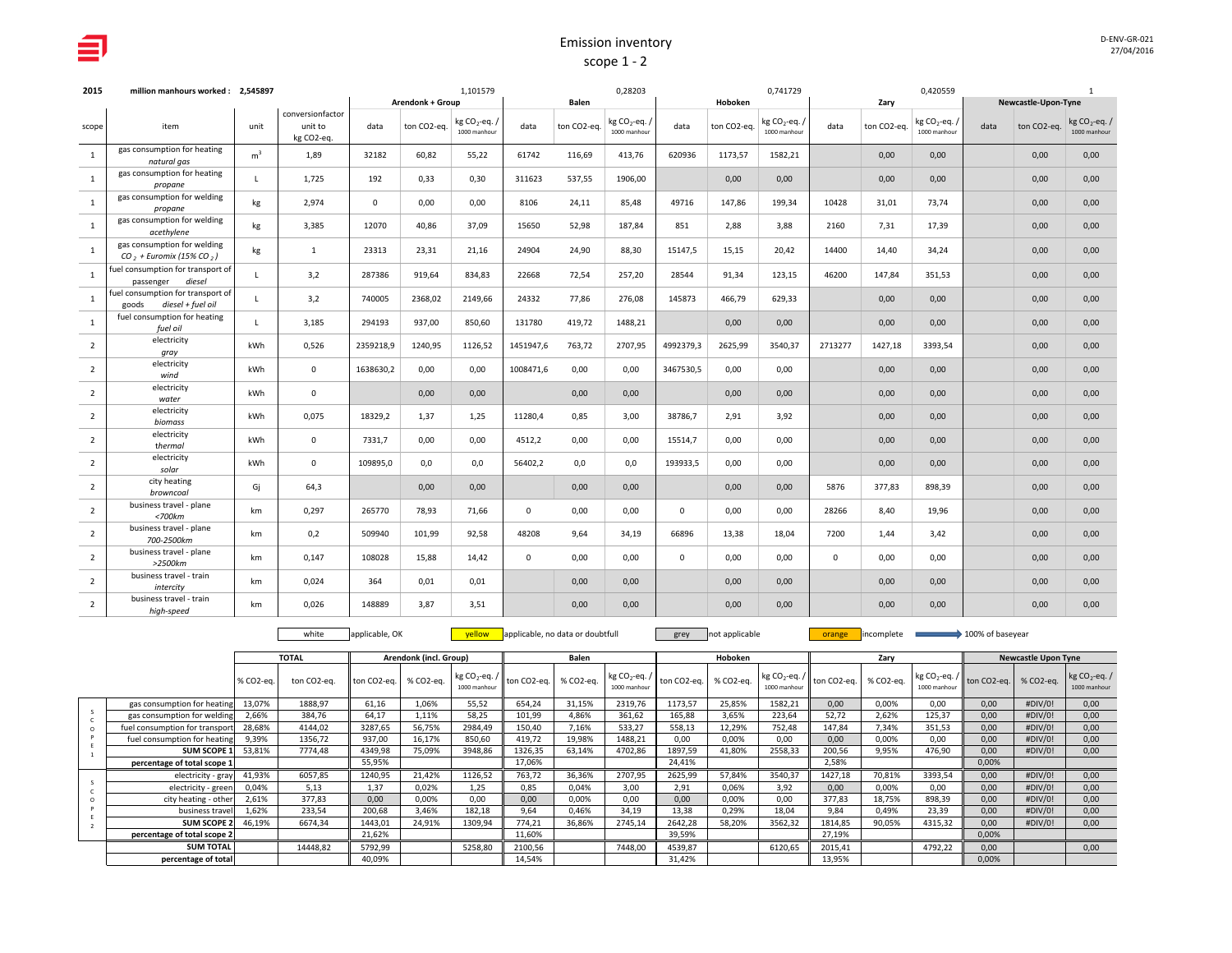**19%**









**electricity ‐ gray 71%**





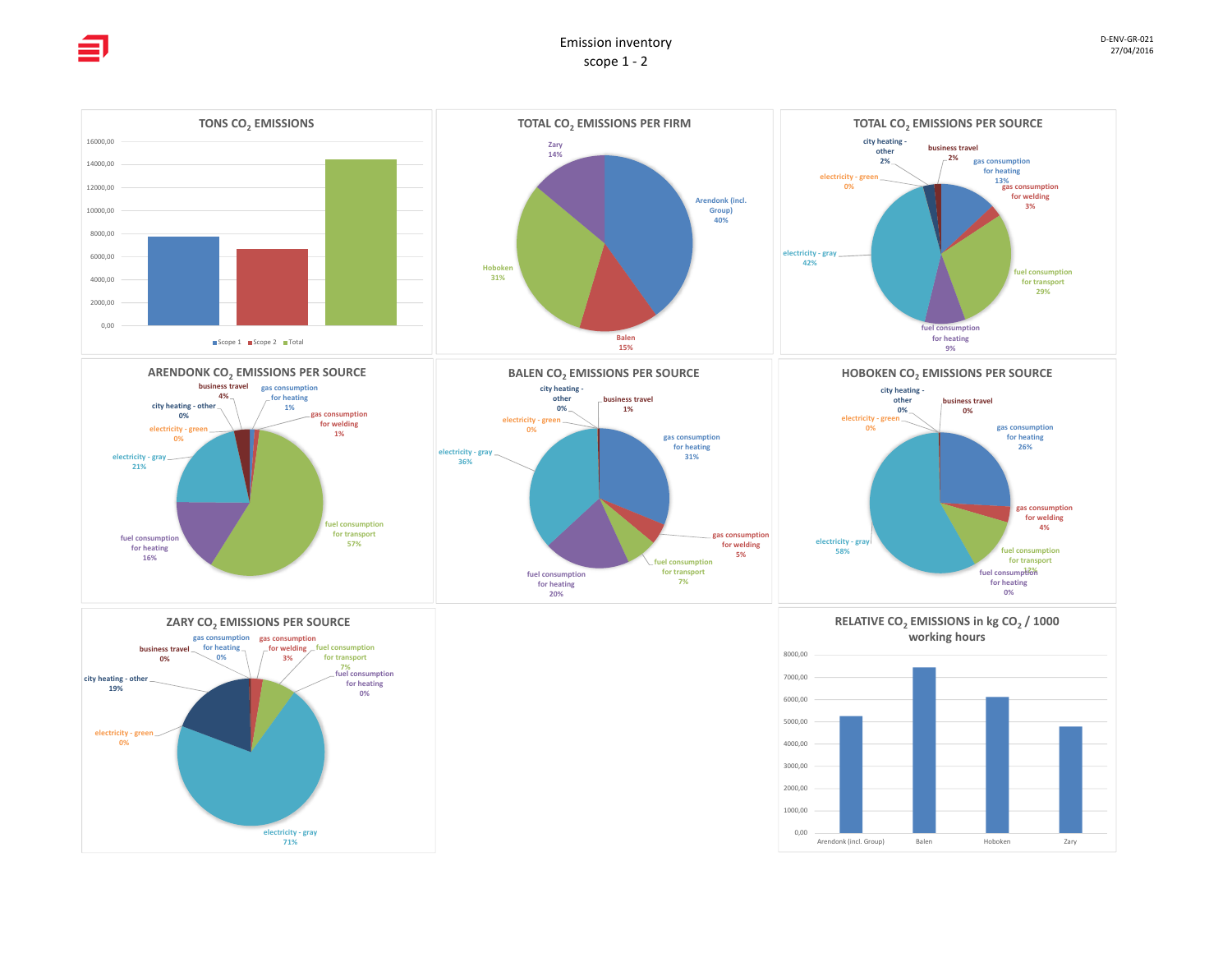| D-ENV-GR-021 |  |
|--------------|--|
| 27/04/2016   |  |

| 2016           | million manhours worked: 3,265867                               |                |                                           |              |                         | 1,433826                                 |             |             | 0,339546                                |             |             | 0,883458                                |             |             | 0,609037                                |      |                     | $\mathbf{1}$                     |
|----------------|-----------------------------------------------------------------|----------------|-------------------------------------------|--------------|-------------------------|------------------------------------------|-------------|-------------|-----------------------------------------|-------------|-------------|-----------------------------------------|-------------|-------------|-----------------------------------------|------|---------------------|----------------------------------|
|                |                                                                 |                |                                           |              | <b>Arendonk + Group</b> |                                          |             | Balen       |                                         |             | Hoboken     |                                         |             | Zary        |                                         |      | Newcastle-Upon-Tyne |                                  |
| scope          | item                                                            | unit           | conversionfactor<br>unit to<br>kg CO2-eq. | data         | ton CO2-eq.             | kg CO <sub>2</sub> -eq.,<br>1000 manhour | data        | ton CO2-eq. | kg CO <sub>2</sub> -eq.<br>1000 manhour | data        | ton CO2-eq. | kg CO <sub>2</sub> -eq.<br>1000 manhour | data        | ton CO2-eq. | kg CO <sub>2</sub> -eq.<br>1000 manhour | data | ton CO2-eq.         | kg $CO_2$ -eq. /<br>1000 manhour |
| $\overline{1}$ | gas consumption for heating<br>natural gas                      | m <sup>3</sup> | 1,89                                      | 29012        | 54,83                   | 38,24                                    | 74432       | 140,68      | 414,31                                  | 609166,5    | 1151,32     | 1303,20                                 |             | 0,00        | 0,00                                    |      | 0,00                | 0,00                             |
| $\mathbf{1}$   | gas consumption for heating<br>propane                          | $\mathbf{I}$   | 1,725                                     | $\mathbf{0}$ | 0,00                    | 0,00                                     | 365873      | 631,13      | 1858,75                                 |             | 0,00        | 0,00                                    |             | 0,00        | 0,00                                    |      | 0,00                | 0,00                             |
| $\overline{1}$ | gas consumption for welding<br>propane                          | kg             | 2,974                                     | 6210         | 18,47                   | 12,88                                    | 6107        | 18,16       | 53,49                                   | 50220       | 149,36      | 169,06                                  | 5808        | 17,27       | 28,36                                   |      | 0,00                | 0,00                             |
| $\overline{1}$ | gas consumption for welding<br>acethylene                       | kg             | 3,385                                     | 24339        | 82,39                   | 57,46                                    | 750,0       | 2,54        | 7,48                                    | 9604        | 32,51       | 36,80                                   | 2364        | 8,00        | 13,14                                   |      | 0,00                | 0,00                             |
|                | gas consumption for welding<br>propylene (Apachi)               | kg             | 3,356                                     | 139          | 0,47                    | 0,33                                     | 1302,0      | 4,37        | 12,87                                   |             | 0,00        | 0,00                                    |             | 0,00        | 0,00                                    |      | 0,00                | 0,00                             |
| $\overline{1}$ | gas consumption for welding<br>$CO$ , + Euromix (15% CO,)       | kg             | $\mathbf{1}$                              | 33340        | 33,34                   | 23,25                                    | 35144       | 35,14       | 103,50                                  | 17587,8     | 17,59       | 19,91                                   | 8730        | 8,73        | 14,33                                   |      | 0,00                | 0,00                             |
| <sup>1</sup>   | fuel consumption for transport of<br>diesel<br>passenger        | $\mathsf{L}$   | 3,2                                       | 249482       | 798,34                  | 556,79                                   | 15625       | 50,00       | 147,26                                  | 24902,7     | 79,69       | 90,20                                   | 59150       | 189,28      | 310,79                                  |      | 0,00                | 0,00                             |
| $\mathbf{1}$   | fuel consumption for transport of<br>diesel + fuel oil<br>goods | $\mathbf{L}$   | 3,2                                       | 425511       | 1361,64                 | 949,65                                   | 17407       | 55,70       | 164,05                                  | 318228      | 1018,33     | 1152,66                                 |             | 0,00        | 0,00                                    |      | 0,00                | 0,00                             |
| $\overline{1}$ | fuel consumption for heating<br>fuel oil                        | $\mathbf{L}$   | 3,185                                     | 390832       | 1244,80                 | 868,17                                   | 136828      | 435,80      | 1283,47                                 |             | 0,00        | 0,00                                    |             | 0,00        | 0,00                                    |      | 0,00                | 0,00                             |
| $\overline{2}$ | electricity<br>gray                                             | kWh            | 0,526                                     | 3328634.4    | 1750.86                 | 1221,11                                  | 1973910,1   | 1038,28     | 3057,84                                 | 6354479,3   | 3342.46     | 3783.38                                 | 2855220     | 1501,85     | 2465,94                                 |      | 0,00                | 0,00                             |
| $\overline{2}$ | electricity<br>wind                                             | kWh            | $\mathbf{0}$                              | 397328,9     | 0,00                    | 0,00                                     | 235619,6    | 0,00        | 0,00                                    | 758523,3    | 0,00        | 0,00                                    |             | 0,00        | 0,00                                    |      | 0,00                | 0,00                             |
| $\overline{2}$ | electricity<br>water                                            | kWh            | $\mathbf 0$                               |              | 0,00                    | 0,00                                     |             | 0,00        | 0,00                                    |             | 0,00        | 0,00                                    |             | 0,00        | 0,00                                    |      | 0,00                | 0,00                             |
| $\overline{2}$ | electricity<br>biomass                                          | kWh            | 0,075                                     | 587993,5     | 44,10                   | 30,76                                    | 348685,4    | 26,15       | 77,02                                   | 1122500,1   | 84,19       | 95,29                                   |             | 0,00        | 0,00                                    |      | 0,00                | 0,00                             |
| $\overline{2}$ | electricity<br>thermal                                          | kWh            | $\mathbf 0$                               | 0,0          | 0,00                    | 0,00                                     | 0,0         | 0,00        | 0,00                                    | 0,0         | 0,00        | 0,00                                    |             | 0,00        | 0,00                                    |      | 0,00                | 0,00                             |
| $\overline{2}$ | electricity<br>solar                                            | kWh            | $\mathbf 0$                               | 365713,1     | 0,0                     | 0,0                                      | 206364,8    | 0,0         | 0,0                                     | 664336,8    | 0,00        | 0,00                                    |             | 0,00        | 0,00                                    |      | 0,00                | 0,00                             |
| $\overline{2}$ | city heating<br>browncoal                                       | Gi             | 64,3                                      |              | 0,00                    | 0,00                                     |             | 0,00        | 0,00                                    |             | 0,00        | 0,00                                    | 7331,4      | 471,41      | 774,02                                  |      | 0,00                | 0,00                             |
| $\overline{2}$ | business travel - plane<br>$<$ 700 $km$                         | km             | 0,297                                     | 111723       | 33,18                   | 23,14                                    | $\mathsf 0$ | 0,00        | 0,00                                    | $\mathbf 0$ | 0,00        | 0,00                                    | 1400        | 0,42        | 0,68                                    |      | 0,00                | 0,00                             |
| $\overline{2}$ | business travel - plane<br>700-2500km                           | km             | 0,2                                       | 493718       | 98,74                   | 68,87                                    | 12253       | 2,45        | 7,22                                    | 3714        | 0,74        | 0,84                                    | 30200       | 6,04        | 9,92                                    |      | 0,00                | 0,00                             |
| $\overline{2}$ | business travel - plane<br>>2500km                              | km             | 0.147                                     | 522211       | 76,77                   | 53.54                                    | 37134       | 5,46        | 16,08                                   | $\mathbf 0$ | 0.00        | 0,00                                    | $\mathbf 0$ | 0,00        | 0,00                                    |      | 0,00                | 0,00                             |
| $\overline{2}$ | business travel - train<br>intercity                            | km             | 0,024                                     | 2278         | 0,05                    | 0,04                                     |             | 0,00        | 0,00                                    |             | 0,00        | 0,00                                    |             | 0,00        | 0,00                                    |      | 0,00                | 0,00                             |
| $\overline{2}$ | business travel - train<br>high-speed                           | km             | 0.026                                     | 116685       | 3.03                    | 2,12                                     |             | 0,00        | 0,00                                    |             | 0.00        | 0.00                                    |             | 0,00        | 0.00                                    |      | 0.00                | 0.00                             |

white applicable, OK **yellow** applicable, no data or doubtfull grey not applicable **orange** incomplete transposed data of 2015

|                                |           | <b>TOTAL</b> |             | Arendonk (incl. Group) |              |                                                                  | Balen     |              |                                                      | Hoboken   |                                                                                                          |         | Zary      |              |                                                     | <b>Newcastle Upon Tyne</b> |                              |
|--------------------------------|-----------|--------------|-------------|------------------------|--------------|------------------------------------------------------------------|-----------|--------------|------------------------------------------------------|-----------|----------------------------------------------------------------------------------------------------------|---------|-----------|--------------|-----------------------------------------------------|----------------------------|------------------------------|
|                                | % CO2-eq. | ton CO2-eq.  | ton CO2-eq. | % CO2-ea.              | 1000 manhour | $\left  \log CO_2$ -eq. / $\right $ ton CO2-eq. $\left  \right $ | % CO2-ea. | 1000 manhour | $\left  \log CO_2 \text{-eq.} / \right $ ton CO2-eq. | % CO2-eq. | $\left  \right $ kg CO <sub>2</sub> -eq. / $\left  \right $ ton CO2-eq. $\left  \right $<br>1000 manhour |         | % СО2-еа. | 1000 manhour | $\frac{1}{2}$ kg CO <sub>2</sub> -eq. / ton CO2-eq. | % CO2-ea.                  | $kg CO2-eq.$<br>1000 manhour |
| gas consumption for heating    | 12,27%    | 1977,97      | 54,83       | 0,98%                  | 38,24        | 771,81                                                           | 31,56%    | 2273,06      | 1151,32                                              | 19,59%    | 1303,20                                                                                                  | 0,00    | 0,00%     | 0,00         | 0,00                                                | #DIV/0!                    | 0,00                         |
| gas consumption for welding    | 2,66%     | 428,34       | 134,66      | 2,40%                  | 93,92        | 60,21                                                            | 2,46%     | 177,34       | 199,46                                               | 3.39%     | 225,77                                                                                                   | 34,01   | 1,54%     | 55,84        | 0,00                                                | #DIV/0!                    | 0,00                         |
| fuel consumption for transport | 22,03%    | 3552,98      | 2159,98     | 38,56%                 | 1506,44      | 105,70                                                           | 4,32%     | 311,31       | 1098,02                                              | 18,69%    | 1242,86                                                                                                  | 189,28  | 8,59%     | 310,79       | 0.00                                                | #DIV/0!                    | 0,00                         |
| fuel consumption for heating   | 10.42%    | 1680,60      | 1244,80     | 22,22%                 | 868,17       | 435,80                                                           | 17,82%    | 1283,47      | 0.00                                                 | 0.00%     | 0,00                                                                                                     | 0,00    | 0,00%     | 0,00         | 0,00                                                | #DIV/0!                    | 0,00                         |
| SUM SCOPE 1                    | 47,38%    | 7639,88      | 3594,27     | 64,17%                 | 2506,77      | 1373,52                                                          | 56,16%    | 4045,17      | 2448,80                                              | 41,67%    | 2771,84                                                                                                  | 223,29  | 10,14%    | 366,62       | 0,00                                                | #DIV/0!                    | 0,00                         |
| percentage of total scope 1    |           |              | 47.05%      |                        |              | 17,98%                                                           |           |              | 32,05%                                               |           |                                                                                                          | 2,92%   |           |              | 0,00%                                               |                            |                              |
| electricity - gray 47,34%      |           | 7633.44      | 1750,86     | 31,26%                 | 1221,11      | 1038,28                                                          | 42,45%    | 3057,84      | 3342.46                                              | 56,88%    | 3783,38                                                                                                  | 1501,85 | 68,17%    | 2465,94      | 0.00                                                | #DIV/0!                    | 0,00                         |
| electricity - green            | 0,96%     | 154,44       | 44,10       | 0,79%                  | 30,76        | 26,15                                                            | 1,07%     | 77.02        | 84,19                                                | 1,43%     | 95,29                                                                                                    | 0,00    | 0,00%     | 0,00         | 0,00                                                | #DIV/0!                    | 0,00                         |
| city heating - other           | 2,92%     | 471,41       | 0,00        | 0,00%                  | 0,00         | 0,00                                                             | 0,00%     | 0.00         | 0,00                                                 | 0,00%     | 0,00                                                                                                     | 471,41  | 21,40%    | 774,02       | 0,00                                                | #DIV/0!                    | 0,00                         |
| business travel                | 1,41%     | 226,89       | 211,78      | 3,78%                  | 147,70       | 7,91                                                             | 0,32%     | 23,29        | 0.74                                                 | 0.01%     | 0.84                                                                                                     | 6,46    | 0,29%     | 10,60        | 0,00                                                | #DIV/0!                    | 0,00                         |
| <b>SUM SCOPE 2 52,62%</b>      |           | 8486,17      | 2006,74     | 35,83%                 | 1399,57      | 1072,34                                                          | 43,84%    | 3158,15      | 3427,39                                              | 58,33%    | 3879,51                                                                                                  | 1979,71 | 89,86%    | 3250,56      | 0.00                                                | #DIV/0!                    | 0,00                         |
| percentage of total scope 2    |           |              | 23,65%      |                        |              | 12,64%                                                           |           |              | 40,39%                                               |           |                                                                                                          | 23,33%  |           |              | 0,00%                                               |                            |                              |
| <b>SUM TOTAL</b>               |           | 16126.06     | 5601,01     |                        | 3906,34      | 2445,86                                                          |           | 7203,32      | 5876,19                                              |           | 6651,35                                                                                                  | 2203,00 |           | 3617,18      | 0.00                                                |                            | 0,00                         |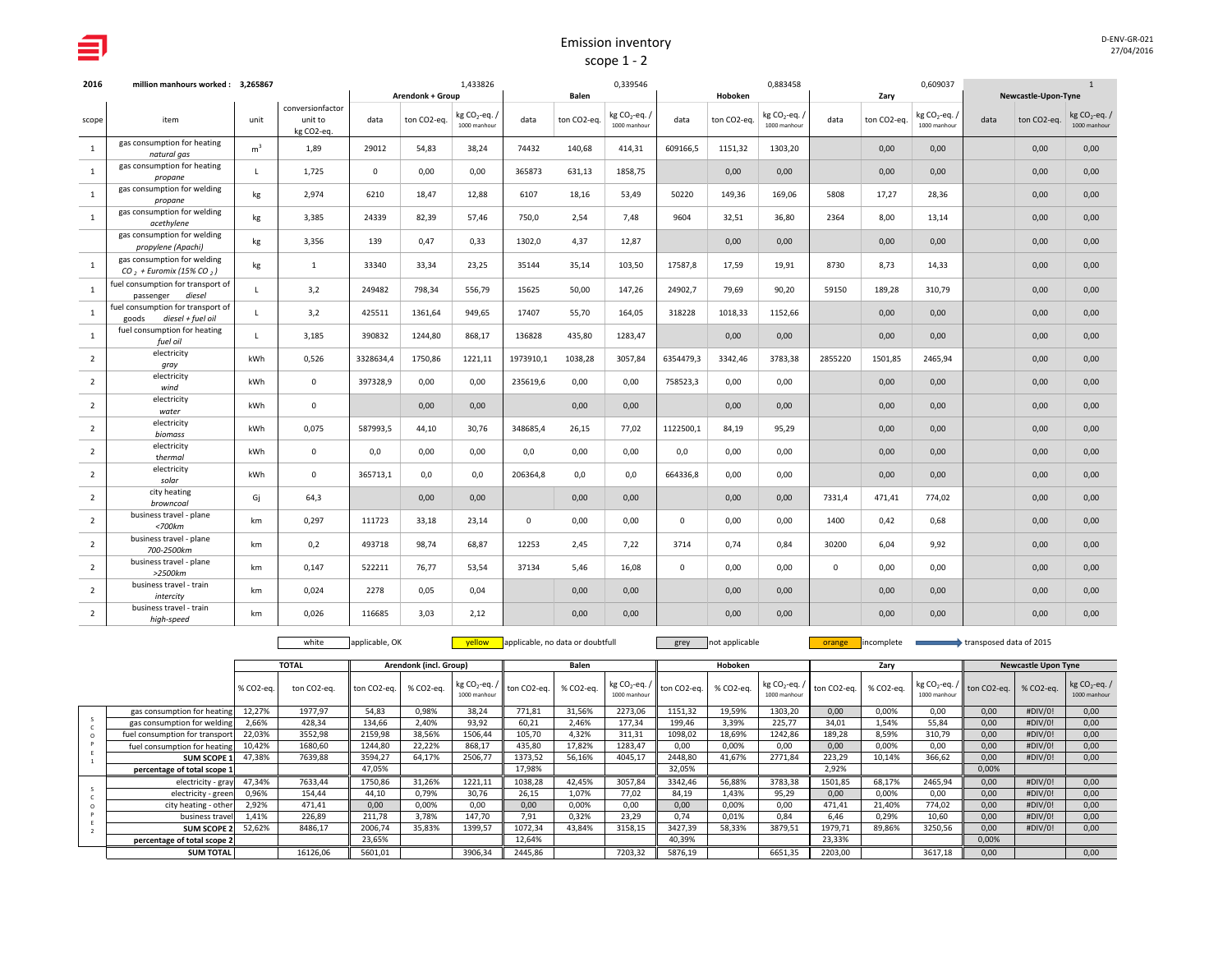



≘







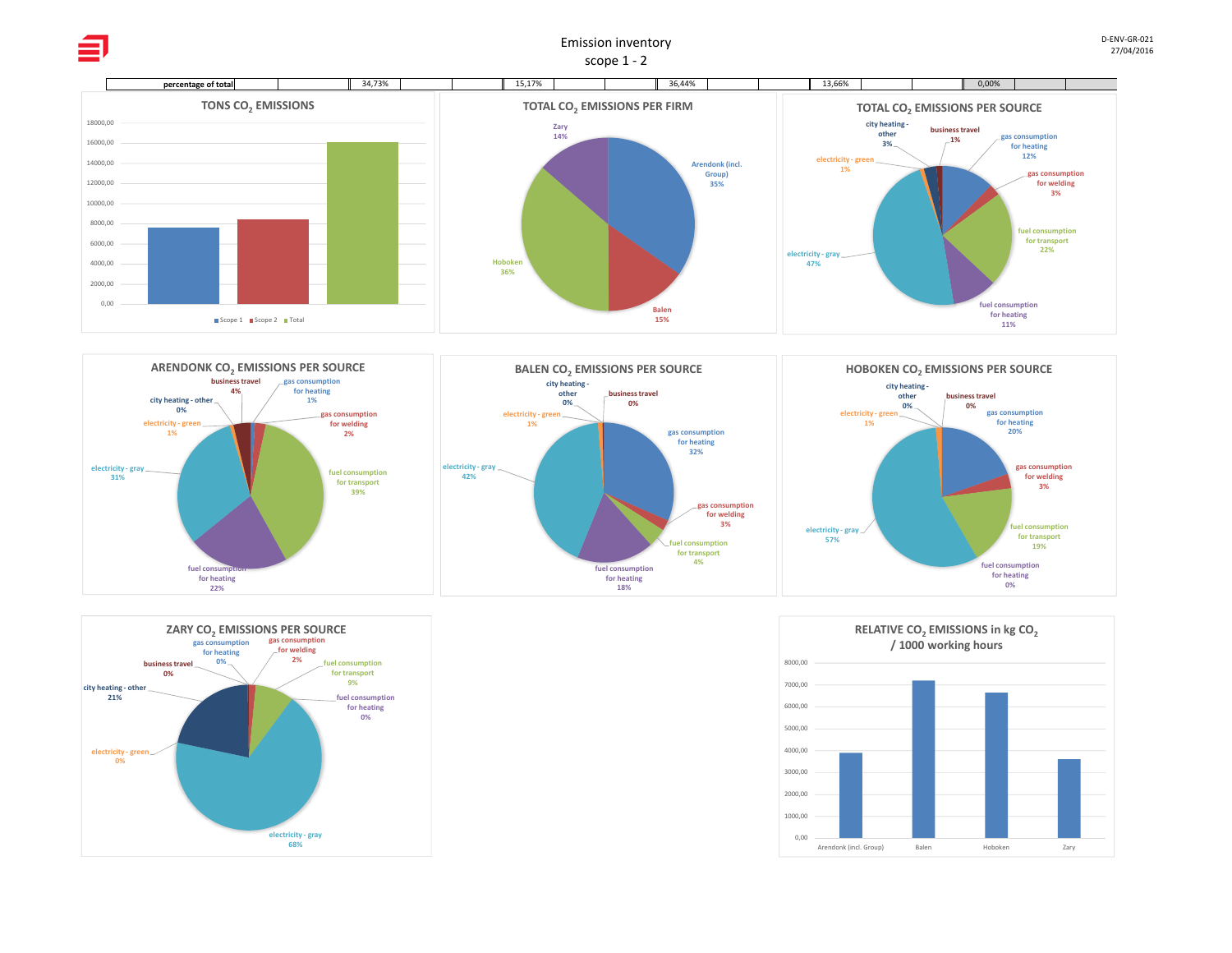| 2017           | million manhours worked: 5.038455                            |                |                                           |             |                                        | 1.559898                                |         |                      | 0.376119                                |          |                        | 1,121572                                |             |                     | 0,769226                                |         |                                    | 1.21164                          |
|----------------|--------------------------------------------------------------|----------------|-------------------------------------------|-------------|----------------------------------------|-----------------------------------------|---------|----------------------|-----------------------------------------|----------|------------------------|-----------------------------------------|-------------|---------------------|-----------------------------------------|---------|------------------------------------|----------------------------------|
| scope          | item                                                         | unit           | conversionfactor<br>unit to<br>kg CO2-eq. | data        | <b>Arendonk + Group</b><br>ton CO2-eq. | kg CO <sub>2</sub> -eq.<br>1000 manhour | data    | Balen<br>ton CO2-eq. | kg CO <sub>2</sub> -eq.<br>1000 manhour | data     | Hoboken<br>ton CO2-eq. | kg CO <sub>2</sub> -eq.<br>1000 manhour | data        | Zary<br>ton CO2-eq. | kg CO <sub>2</sub> -eq.<br>1000 manhour | data    | Newcastle-Upon-Tyne<br>ton CO2-eq. | kg $CO_2$ -eq. /<br>1000 manhour |
| <sup>1</sup>   | gas consumption for heating<br>natural gas                   | m <sup>3</sup> | 1,89                                      | 38771       | 73,28                                  | 46,98                                   | 90349   | 170,76               | 454,01                                  | 574622   | 1086,04                | 968,32                                  |             | 0,00                | 0,00                                    | 22703   | 42,91                              | 35,41                            |
| 1              | gas consumption for heating<br>propane                       | $\mathsf{L}$   | 1.725                                     | $\mathbf 0$ | 0,00                                   | 0.00                                    | 413687  | 713,61               | 1897,30                                 |          | 0.00                   | 0,00                                    |             | 0,00                | 0,00                                    |         | 0.00                               | 0,00                             |
| $\mathbf{1}$   | gas consumption for welding<br>propane                       | kg             | 2,974                                     | 20334       | 60,48                                  | 38,77                                   | 11043   | 32,84                | 87,32                                   | 72447    | 215,47                 | 192,11                                  | 4983        | 14,82               | 19,27                                   | 39795   | 118,36                             | 97,68                            |
| 1              | gas consumption for welding<br>acethylene                    | kg             | 3,385                                     | 34255       | 115,95                                 | 74,33                                   | 500,0   | 1,69                 | 4,50                                    | 3894     | 13,18                  | 11,75                                   | 4662        | 15,78               | 20,52                                   |         | 0,00                               | 0,00                             |
|                | gas consumption for welding<br>propylene (Apachi)            | kg             | 3,356                                     | 11306       | 37,94                                  | 24,32                                   | 1212,0  | 4,07                 | 10,81                                   |          | 0,00                   | 0,00                                    |             | 0,00                | 0,00                                    |         | 0,00                               | 0,00                             |
| <sup>1</sup>   | gas consumption for welding<br>$CO2 + Euronix (15% CO2)$     | kg             | $\mathbf{1}$                              | 50473       | 50,47                                  | 32,36                                   | 36416   | 36,42                | 96,82                                   | 29769    | 29,77                  | 26,54                                   | 7831        | 7,83                | 10,18                                   | 11279   | 11,28                              | 9,31                             |
| $\mathbf{1}$   | fuel consumption for transport of<br>passenger diesel        | L.             | 3,2                                       | 279632      | 894,82                                 | 573,64                                  | 18380   | 58,82                | 156,38                                  | 25055,21 | 80,18                  | 71,49                                   | 62950       | 201,44              | 261,87                                  |         | 0,00                               | 0,00                             |
| <sup>1</sup>   | fuel consumption for transport of<br>goods diesel + fuel oil | $\mathsf{L}$   | 3,2                                       | 468062,1    | 1497,80                                | 960,19                                  | 23562   | 75,40                | 200,46                                  | 446372   | 1428,39                | 1273,56                                 |             | 0,00                | 0,00                                    | 827934  | 2649,39                            | 2186,61                          |
| 1              | fuel consumption for heating<br>fuel oil                     | $\mathbf{L}$   | 3,185                                     | 453166      | 1443,33                                | 925,27                                  | 160493  | 511,17               | 1359,07                                 |          | 0,00                   | 0,00                                    |             | 0,00                | 0,00                                    |         | 0,00                               | 0,00                             |
| $\overline{2}$ | electricity<br>gray                                          | <b>kWh</b>     | 0,649                                     |             | 0,00                                   | 0,00                                    |         | 0,00                 | 0,00                                    |          | 0,00                   | 0,00                                    | 3478000     | 2257,22             | 2934,41                                 | 2132784 | 1384,18                            | 1142,40                          |
| $\overline{2}$ | electricity<br>wind                                          | kWh            | $\mathbf 0$                               |             | 0,00                                   | 0.00                                    |         | 0,00                 | 0,00                                    |          | 0,00                   | 0,00                                    |             | 0,00                | 0,00                                    | 1347021 | 0.00                               | 0,00                             |
| $\overline{2}$ | electricity<br>water                                         | <b>kWh</b>     | $\mathbf 0$                               |             | 0,00                                   | 0,00                                    |         | 0,00                 | 0,00                                    |          | 0,00                   | 0,00                                    |             | 0,00                | 0,00                                    |         | 0,00                               | 0,00                             |
| $\overline{2}$ | electricity<br>biomass                                       | kWh            | 0,075                                     |             | 0,00                                   | 0,00                                    |         | 0,00                 | 0,00                                    |          | 0,00                   | 0,00                                    |             | 0,00                | 0,00                                    | 141220  | 10,59                              | 8,74                             |
| $\overline{2}$ | electricity<br>thermal                                       | kWh            | $\mathsf 0$                               |             | 0,00                                   | 0,00                                    |         | 0,00                 | 0,00                                    |          | 0,00                   | 0,00                                    |             | 0,00                | 0,00                                    |         | 0,00                               | 0,00                             |
| $\overline{2}$ | electricity<br>solar                                         | kWh            | $\mathbf{0}$                              | 5552820     | 0,0                                    | 0,0                                     | 3549367 | 0,0                  | 0,0                                     | 8227874  | 0,00                   | 0,00                                    |             | 0,00                | 0,00                                    |         | 0,00                               | 0,00                             |
| $\overline{2}$ | city heating<br>browncoal                                    | Gi             | 64,3                                      |             | 0,00                                   | 0,00                                    |         | 0,00                 | 0,00                                    |          | 0,00                   | 0,00                                    | 5978        | 384,39              | 499,70                                  |         | 0,00                               | 0,00                             |
| $\overline{2}$ | business travel - plane<br>$<$ 700 $km$                      | km             | 0,297                                     | 173925      | 51,66                                  | 33,11                                   | 702     | 0,21                 | 0,55                                    | 22314    | 6,63                   | 5,91                                    | $\mathbf 0$ | 0,00                | 0,00                                    |         | 0,00                               | 0,00                             |
| $\overline{2}$ | business travel - plane<br>700-2500km                        | km             | 0.2                                       | 1128436     | 225,69                                 | 144.68                                  | 34278   | 6,86                 | 18,23                                   | 117725   | 23,55                  | 20,99                                   | 2576        | 0,52                | 0,67                                    |         | 0,00                               | 0,00                             |
| $\overline{2}$ | business travel - plane<br>>2500km                           | km             | 0,147                                     | 999147      | 146,87                                 | 94,16                                   | 47576   | 6,99                 | 18,59                                   | 108002   | 15,88                  | 14,16                                   | $\mathsf 0$ | 0,00                | 0,00                                    |         | 0,00                               | 0,00                             |
| $\overline{2}$ | business travel - train<br>stoptrain / intercity             | km             | 0,024                                     | 5675        | 0,14                                   | 0,09                                    |         | 0,00                 | 0,00                                    |          | 0,00                   | 0,00                                    |             | 0,00                | 0,00                                    |         | 0,00                               | 0,00                             |
| $\overline{2}$ | business travel - train<br>high-speed                        | km             | 0,026                                     | 139120      | 3,62                                   | 2,32                                    |         | 0,00                 | 0,00                                    | 7242     | 0,19                   | 0,17                                    |             | 0,00                | 0,00                                    |         | 0,00                               | 0,00                             |

white applicable, OK **yellow** applicable, no data or doubtfull grey not applicable **orange incomplete** transposed data of 2016

|                                |           | <b>TOTAL</b> |             | Arendonk (incl. Group) |              |                                                          | Balen     |              |                                                             | Hoboken   |                                                                             |         |           |                                 |                         |                     |                                  |
|--------------------------------|-----------|--------------|-------------|------------------------|--------------|----------------------------------------------------------|-----------|--------------|-------------------------------------------------------------|-----------|-----------------------------------------------------------------------------|---------|-----------|---------------------------------|-------------------------|---------------------|----------------------------------|
|                                |           |              |             |                        |              |                                                          |           |              |                                                             |           |                                                                             |         | Zary      |                                 |                         | Newcastle Upon Tyne |                                  |
|                                | % CO2-ea. | ton CO2-ea.  | ton CO2-ea. | % CO2-ea.              | 1000 manhour | $\left  \log CO_2$ -eq. / $\right $ ton CO2-eq.   $\sim$ | % CO2-ea. | 1000 manhour | $\left\  \text{ kg CO}_2\text{-eq.} / \right\ $ ton CO2-eq. | % CO2-ea. | $\left  \text{ kg CO}_{2}$ -eq. / $\right $ ton CO2-eq.   '<br>1000 manhour |         | % CO2-ea. | kg $CO2$ -eq. /<br>1000 manhour | ton CO2-ea.   % CO2-ea. |                     | kg $CO_2$ -eq. /<br>1000 manhour |
| gas consumption for heating    | 12,87%    | 2086,59      | 73.28       | 1.59%                  | 46.98        | 884.37                                                   | 54,63%    | 2351,31      | 1086,04                                                     | 37.46%    | 968.32                                                                      | 0.00    | 0.00%     | 0.00                            | 42.91                   | 1.02%               | 35,41                            |
| gas consumption for welding    | 4,73%     | 766,35       | 264.85      | 5.75%                  | 169,78       | 75.02                                                    | 4,63%     | 199,46       | 258,42                                                      | 8.91%     | 230.41                                                                      | 38.43   | 1,33%     | 49,96                           | 129,63                  | 3.07%               | 106,99                           |
| fuel consumption for transport | 42,46%    | 6886,23      | 2392,62     | 51,99%                 | 1533,83      | 134,21                                                   | 8,29%     | 356,84       | 1508,57                                                     | 52,03%    | 1345,05                                                                     | 201,44  | 6,99%     | 261,87                          | 2649,39                 | 62,83%              | 2186,61                          |
| fuel consumption for heating   | 12,05%    | 1954,50      | 1443.33     | 31,36%                 | 925,27       | 511,17                                                   | 31,58%    | 1359,07      | 0.00                                                        | 0,00%     | 0.00                                                                        | 0,00    | 0,00%     | 0,00                            | 0,00                    | 0.00%               | 0,00                             |
| <b>SUM SCOPE 1</b>             | 72,10%    | 11693,68     | 4174.08     | 90.70%                 | 2675,87      | 1604,77                                                  | 99,13%    | 4266,67      | 2853,02                                                     | 98,41%    | 2543,77                                                                     | 239,87  | 8,32%     | 311,84                          | 2821,93                 | 66,92%              | 2329,02                          |
| percentage of total scope 1    |           |              | 35,70%      |                        |              | 13,72%                                                   |           |              | 24,40%                                                      |           |                                                                             | 2,05%   |           |                                 | 24,13%                  |                     |                                  |
| electricity - gray             | 22,45%    | 3641,40      | 0.00        | 0,00%                  | 0,00         | 0,00                                                     | 0,00%     | 0.00         | 0.00                                                        | 0,00%     | 0.00                                                                        | 2257.22 | 78,32%    | 2934,41                         | 1384,18                 | 32,83%              | 1142,40                          |
| electricity - green            | 0,07%     | 10,59        | 0.00        | 0,00%                  | 0,00         | 0,00                                                     | 0,00%     | 0,00         | 0.00                                                        | 0,00%     | 0.00                                                                        | 0,00    | 0,00%     | 0,00                            | 10,59                   | 0.25%               | 8,74                             |
| city heating - other           | 2,37%     | 384,39       | 0.00        | 0,00%                  | 0,00         | 0,00                                                     | 0,00%     | 0,00         | 0.00                                                        | 0,00%     | 0.00                                                                        | 384,39  | 13,34%    | 499,70                          | 0,00                    | 0,00%               | 0,00                             |
| business travel                | 3.01%     | 488,78       | 427,97      | 9.30%                  | 274,36       | 14,06                                                    | 0,87%     | 37,38        | 46.24                                                       | 1.59%     | 41.23                                                                       | 0.52    | 0.02%     | 0.67                            | 0.00                    | 0,00%               | 0.00                             |
| <b>SUM SCOPE 2</b>             | 27,90%    | 4525,16      | 427,97      | 9,30%                  | 274,36       | 14,06                                                    | 0,87%     | 37,38        | 46.24                                                       | 1,59%     | 41,23                                                                       | 2642,12 | 91,68%    | 3434,78                         | 1394,77                 | 33,08%              | 1151,14                          |
| percentage of total scope 2    |           |              | 9,46%       |                        |              | 0,31%                                                    |           |              | 1,02%                                                       |           |                                                                             | 58,39%  |           |                                 | 30,82%                  |                     |                                  |
| <b>SUM TOTAL</b>               |           | 16218.83     | 4602,05     |                        | 2950,22      | 1618.83                                                  |           | 4304.04      | 2899,26                                                     |           | 2584,99                                                                     | 2881.99 |           | 3746,62                         | 4216,70                 |                     | 3480,16                          |
| percentage of total            |           |              | 28,37%      |                        |              | 9,98%                                                    |           |              | 17,88%                                                      |           |                                                                             | 17,77%  |           |                                 | 26,00%                  |                     |                                  |
|                                |           |              |             |                        |              |                                                          |           |              |                                                             |           |                                                                             |         |           |                                 |                         |                     |                                  |

**TONS CO<sub>2</sub> EMISSIONS** 

**EMISSIONS PER FIRM TOTAL CO<sub>2</sub> <b>EMISSIONS** PER SOURCE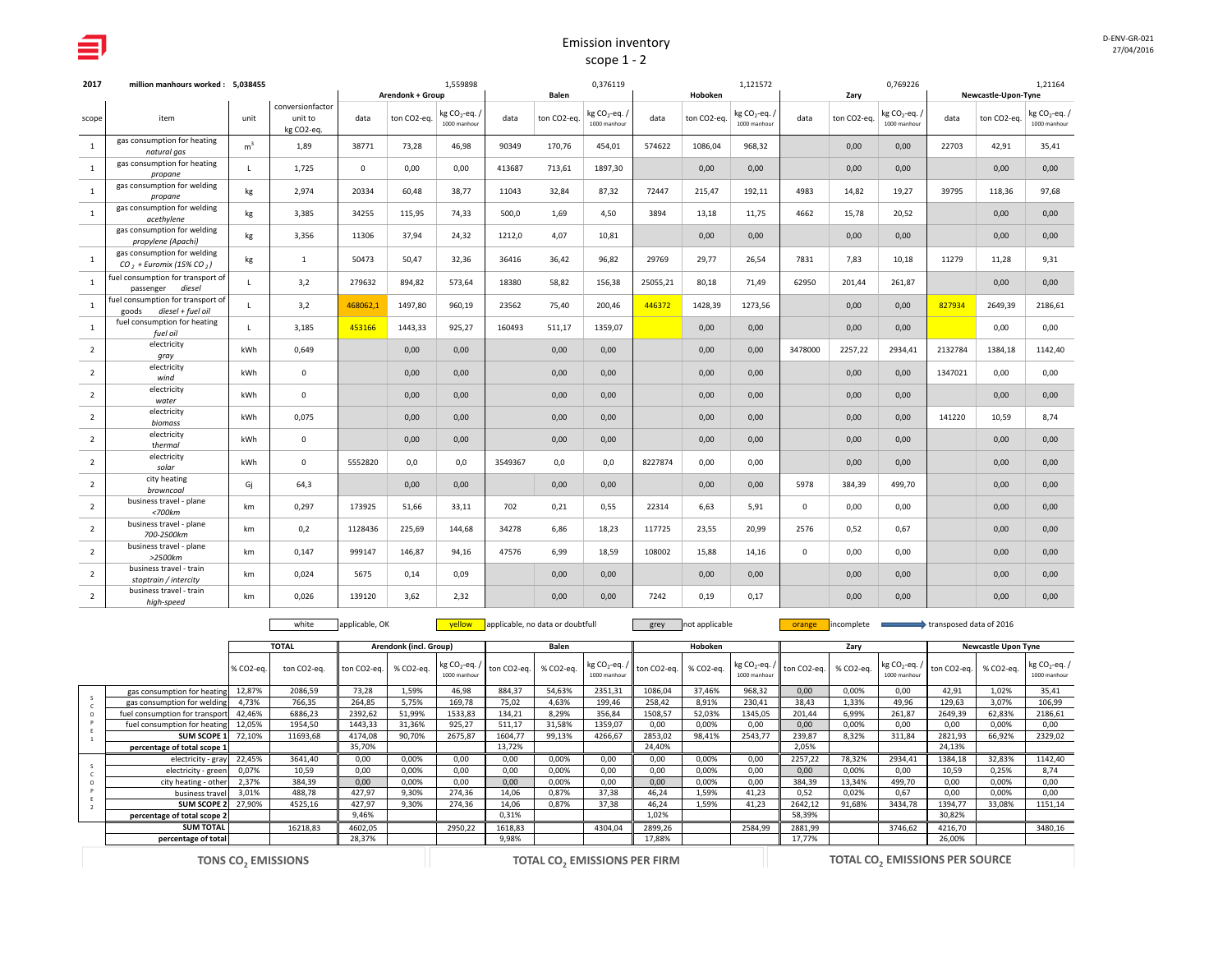

D‐ENV‐GR‐02127/04/2016



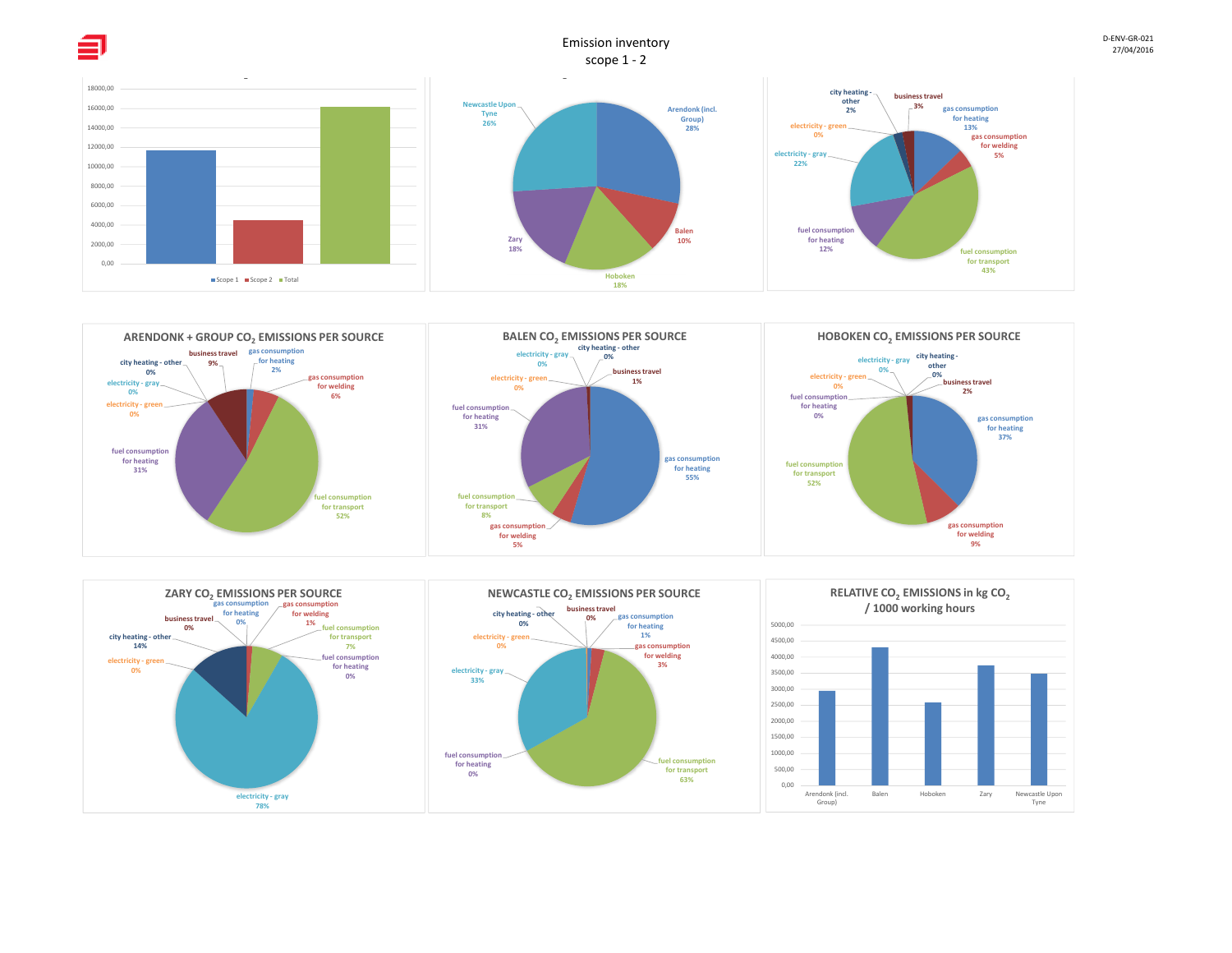| 2018           | million manhours worked: 3.419640                            |                |                                           |           | 1.022648         |                                         |           |             | 0,26708                                 |           |             | 0.970621                                |           |             | 0,622649                                |           |                     | 0,536642                         |
|----------------|--------------------------------------------------------------|----------------|-------------------------------------------|-----------|------------------|-----------------------------------------|-----------|-------------|-----------------------------------------|-----------|-------------|-----------------------------------------|-----------|-------------|-----------------------------------------|-----------|---------------------|----------------------------------|
|                |                                                              |                |                                           |           | Arendonk + Group |                                         |           | Balen       |                                         |           | Hoboken     |                                         |           | Zary        |                                         |           | Newcastle-Upon-Tyne |                                  |
| scope          | item                                                         | unit           | conversionfactor<br>unit to<br>kg CO2-eq. | data      | ton CO2-eq.      | kg CO <sub>2</sub> -eq.<br>1000 manhour | data      | ton CO2-eq. | kg CO <sub>2</sub> -eq.<br>1000 manhour | data      | ton CO2-eq. | kg CO <sub>2</sub> -eq.<br>1000 manhour | data      | ton CO2-eq. | kg CO <sub>2</sub> -eq.<br>1000 manhour | data      | ton CO2-eq.         | kg $CO_2$ -eq. /<br>1000 manhour |
| <sup>1</sup>   | gas consumption for heating<br>natural gas                   | m <sup>3</sup> | 1,89                                      | 28.921    | 54,66            | 53,45                                   | 81.091    | 153,26      | 573,85                                  | 366.443   | 692,58      | 713,54                                  |           | 0,00        | 0,00                                    | 29.919    | 56,55               | 105,37                           |
| $\mathbf{1}$   | gas consumption for heating<br>propane                       | $\mathsf{L}$   | 1,725                                     |           | 0,00             | 0,00                                    | 355.503   | 613,24      | 2296,10                                 |           | 0,00        | 0,00                                    |           | 0,00        | 0,00                                    |           | 0,00                | 0,00                             |
| $\mathbf{1}$   | gas consumption for welding<br>propane                       | kg             | 2,974                                     | 10.267    | 30,54            | 29,86                                   | 1.738     | 5,17        | 19,35                                   | 33.460    | 99,51       | 102,53                                  | 4.917     | 14,62       | 23,49                                   | 9.875     | 29,37               | 54,73                            |
| 1              | gas consumption for welding<br>acethylene                    | kg             | 3.385                                     | 3.975     | 13,46            | 13.16                                   | 140       | 0,47        | 1,77                                    | 2.381     | 8.06        | 8.30                                    | 1.846     | 6,25        | 10,04                                   |           | 0,00                | 0,00                             |
|                | gas consumption for welding<br>propylene (Apachi)            | kg             | 3,356                                     | 6.542     | 21,96            | 21,47                                   | $\sim$    | 0,00        | 0,00                                    |           | 0,00        | 0,00                                    |           | 0,00        | 0,00                                    |           | 0,00                | 0,00                             |
| 1              | gas consumption for welding<br>$CO$ , + Euromix (15% CO,)    | kg             | <sup>1</sup>                              | 36.317    | 36,32            | 35,51                                   | 20.801    | 20,80       | 77,88                                   | 6.384     | 6,38        | 6,58                                    | 9.485     | 9,49        | 15,23                                   | 6.750     | 6,75                | 12,58                            |
| $\mathbf{1}$   | fuel consumption for transport of<br>passenger diesel        | $\mathbf{L}$   | 3,2                                       | 267.124   | 854,80           | 835,87                                  | 21.614    | 69,17       | 258,97                                  | 38.493    | 123,18      | 126,91                                  | 40.000    | 128,00      | 205,57                                  |           | 0,00                | 0,00                             |
| <sup>1</sup>   | fuel consumption for transport of<br>goods diesel + fuel oil | $\mathsf{L}$   | 3,2                                       | 377.397   | 1207,67          | 1180,92                                 | 20.619    | 65,98       | 247,05                                  | 421.090   | 1347,49     | 1388,27                                 |           | 0,00        | 0,00                                    | 334.944   | 1071,82             | 1997,27                          |
| $\mathbf{1}$   | fuel consumption for heating<br>fuel oil                     | $\mathsf{L}$   | 3,185                                     | 321.526   | 1024,06          | 1001,38                                 | 180.714   | 575,57      | 2155,06                                 |           | 0,00        | 0,00                                    |           | 0,00        | 0,00                                    |           | 0,00                | 0,00                             |
| $\overline{2}$ | electricity<br>gray                                          | <b>kWh</b>     | 0,649                                     |           | 0,00             | 0,00                                    |           | 0,00        | 0,00                                    |           | 0,00        | 0,00                                    | 2.363.706 | 1534,05     | 2463,74                                 | 2.415.481 | 1567,65             | 2921,22                          |
| $\overline{2}$ | electricity<br>wind                                          | <b>kWh</b>     | $\mathbf{0}$                              |           | 0,00             | 0,00                                    |           | 0,00        | 0,00                                    |           | 0,00        | 0,00                                    |           | 0,00        | 0,00                                    | 582.832   | 0,00                | 0,00                             |
| $\overline{2}$ | electricity<br>water                                         | <b>kWh</b>     | $\mathbf 0$                               |           | 0,00             | 0,00                                    |           | 0,00        | 0,00                                    |           | 0,00        | 0,00                                    |           | 0,00        | 0,00                                    |           | 0,00                | 0,00                             |
| $\overline{2}$ | electricity<br>biomass                                       | <b>kWh</b>     | 0.075                                     |           | 0.00             | 0.00                                    |           | 0,00        | 0,00                                    |           | 0,00        | 0,00                                    |           | 0,00        | 0,00                                    | 101.852   | 7.64                | 14,23                            |
| $\overline{2}$ | electricity<br>thermal                                       | kWh            | $\mathbf 0$                               |           | 0,00             | 0,00                                    |           | 0,00        | 0,00                                    |           | 0,00        | 0,00                                    |           | 0,00        | 0,00                                    |           | 0,00                | 0,00                             |
| $\overline{2}$ | electricity<br>solar                                         | kWh            | $\mathbf{0}$                              | 5.143.533 | 0,0              | 0,0                                     | 2.647.570 | 0,0         | 0,0                                     | 6.954.525 | 0.00        | 0,00                                    |           | 0,00        | 0,00                                    |           | 0,00                | 0,00                             |
| $\overline{2}$ | city heating<br>browncoal                                    | Gj             | 64,3                                      |           | 0.00             | 0,00                                    |           | 0,00        | 0,00                                    |           | 0.00        | 0,00                                    | 6.421     | 412,87      | 663,09                                  |           | 0,00                | 0,00                             |
| $\overline{2}$ | business travel - plane<br>$<$ 700 $km$                      | km             | 0,297                                     | 656.107   | 194,86           | 190,55                                  | 2.476     | 0,74        | 2,75                                    | 20.505    | 6,09        | 6,27                                    | $\sim$    | 0,00        | 0,00                                    |           | 0,00                | 0,00                             |
| $\overline{2}$ | business travel - plane<br>700-2500km                        | km             | 0,2                                       | 368.572   | 73,71            | 72,08                                   | $\sim$    | 0,00        | 0,00                                    | 9.530     | 1,91        | 1,96                                    | $\sim$    | 0,00        | 0,00                                    |           | 0,00                | 0,00                             |
| $\overline{2}$ | business travel - plane<br>>2500km                           | km             | 0,147                                     | 871.727   | 128,14           | 125,31                                  | $\sim$    | 0,00        | 0,00                                    | 16.003    | 2,35        | 2,42                                    | $\sim$    | 0,00        | 0,00                                    |           | 0,00                | 0,00                             |
| $\overline{2}$ | business travel - train<br>stoptrain / intercity             | km             | 0,024                                     | 17.090    | 0,41             | 0,40                                    |           | 0,00        | 0,00                                    |           | 0,00        | 0,00                                    |           | 0,00        | 0,00                                    |           | 0,00                | 0,00                             |
| $\overline{2}$ | business travel - train<br>high-speed                        | km             | 0,026                                     | 183.943   | 4,78             | 4,68                                    |           | 0,00        | 0,00                                    | ٠         | 0,00        | 0,00                                    |           | 0,00        | 0,00                                    |           | 0,00                | 0,00                             |

white applicable, OK <mark>yellow applicable, no data or doubtfull grey not applicable orange incomplete transposed data of 2016</mark>

|                                |           | <b>TOTAL</b> |             | Arendonk (incl. Group) |                                  |             | Balen     |              |                                                                        | Hoboken |                                                                            |         | Zarv      |              |                                                                        | Newcastle Upon Tyne |                              |
|--------------------------------|-----------|--------------|-------------|------------------------|----------------------------------|-------------|-----------|--------------|------------------------------------------------------------------------|---------|----------------------------------------------------------------------------|---------|-----------|--------------|------------------------------------------------------------------------|---------------------|------------------------------|
|                                | % CO2-ea. | ton CO2-ea.  | ton CO2-ea. | % CO2-ea.              | kg $CO_2$ -eq. /<br>1000 manhour | ton CO2-ea. | % CO2-ea. | 1000 manhour | $\left\  \text{kg CO}_2\text{-eq.} / \right\ $ ton CO2-eq.   % CO2-eq. |         | $\left[\text{kg CO}_{2} \text{-eq.} / \right]$ ton CO2-eq.<br>1000 manhour |         | % CO2-ea. | 1000 manhour | $\left\  \text{kg CO}_2\text{-eq.} / \right\ $ ton CO2-eq.   % CO2-eq. |                     | $kg CO2-eq.$<br>1000 manhour |
| gas consumption for heating    | 12,78%    | 1570.29      | 54.66       | 1.50%                  | 53.45                            | 766,51      | 50,95%    | 2869,95      | 692,58                                                                 | 30,28%  | 713,54                                                                     | 0.00    | 0.00%     | 0.00         | 56.55                                                                  | 2.06%               | 105,37                       |
| gas consumption for welding    | 2,52%     | 309,14       | 102,26      | 2.81%                  | 100.00                           | 26.44       | 1.76%     | 99.01        | 113,96                                                                 | 4,98%   | 117.41                                                                     | 30,36   | 1.44%     | 48,76        | 36.12                                                                  | 1.32%               | 67,31                        |
| fuel consumption for transport | 39,63%    | 4868,10      | 2062,47     | 56,58%                 | 2016,79                          | 135,15      | 8,98%     | 506,01       | 1470,67                                                                | 64,29%  | 1515,18                                                                    | 128,00  | 6,08%     | 205,57       | 1071,82                                                                | 39,12%              | 1997,27                      |
| fuel consumption for heating   | 13,02%    | 1599,63      | 1024,06     | 28,09%                 | 1001,38                          | 575,57      | 38,26%    | 2155,06      | 0.00                                                                   | 0,00%   | 0.00                                                                       | 0,00    | 0,00%     | 0,00         | 0,00                                                                   | 0.00%               | 0,00                         |
| SUM SCOPE 1                    | 67,96%    | 8347,17      | 3243,45     | 88,97%                 | 3171,62                          | 1503,67     | 99,95%    | 5630,03      | 2277,20                                                                | 99,55%  | 2346,13                                                                    | 158,36  | 7,52%     | 254,33       | 1164,49                                                                | 42,50%              | 2169,95                      |
| percentage of total scope 1    |           |              | 38,86%      |                        |                                  | 18,01%      |           |              | 27,28%                                                                 |         |                                                                            | 1,90%   |           |              | 13,95%                                                                 |                     |                              |
| electricity - gray             | 25,25%    | 3101,69      | 0,00        | 0,00%                  | 0,00                             | 0,00        | 0,00%     | 0.00         | 0.00                                                                   | 0,00%   | 0.00                                                                       | 1534,05 | 72,87%    | 2463,74      | 1567,65                                                                | 57,22%              | 2921,22                      |
| electricity - green            | 0,06%     | 7,64         | 0,00        | 0,00%                  | 0,00                             | 0,00        | 0,00%     | 0.00         | 0.00                                                                   | 0,00%   | 0,00                                                                       | 0,00    | 0,00%     | 0,00         | 7.64                                                                   | 0.28%               | 14,23                        |
| city heating - other           | 3,36%     | 412,87       | 0,00        | 0,00%                  | 0,00                             | 0,00        | 0,00%     | 0.00         | 0.00                                                                   | 0,00%   | 0,00                                                                       | 412,87  | 19,61%    | 663,09       | 0,00                                                                   | 0.00%               | 0,00                         |
| business travel                | 3.36%     | 413,00       | 401,91      | 11,03%                 | 393,01                           | 0.74        | 0,05%     | 2,75         | 10.35                                                                  | 0.45%   | 10.66                                                                      | 0.00    | 0,00%     | 0,00         | 0.00                                                                   | 0.00%               | 0.00                         |
| SUM SCOPE 2                    | 32,04%    | 3935,20      | 401,91      | 11,03%                 | 393,01                           | 0,74        | 0,05%     | 2,75         | 10,35                                                                  | 0,45%   | 10.66                                                                      | 1946,92 | 92,48%    | 3126,83      | 1575,29                                                                | 57,50%              | 2935,45                      |
| percentage of total scope 2    |           |              | 10,21%      |                        |                                  | 0,02%       |           |              | 0,26%                                                                  |         |                                                                            | 49,47%  |           |              | 40,03%                                                                 |                     |                              |
| <b>SUM TOTAL</b>               |           | 12282,37     | 3645,37     |                        | 3564,63                          | 1504,40     |           | 5632,79      | 2287,55                                                                |         | 2356,79                                                                    | 2105,27 |           | 3381,16      | 2739,77                                                                |                     | 5105,40                      |
| percentage of total            |           |              | 29,68%      |                        |                                  | 12,25%      |           |              | 18,62%                                                                 |         |                                                                            | 17,14%  |           |              | 22,31%                                                                 |                     |                              |
|                                |           |              |             |                        |                                  |             |           |              |                                                                        |         |                                                                            |         |           |              |                                                                        |                     |                              |

27/04/2016

D-ENV-GR-021

**TONS CO<sub>2</sub> EMISSIONS** 

**EMISSIONS PER FIRM TOTAL CO<sub>2</sub> <b>EMISSIONS** PER SOURCE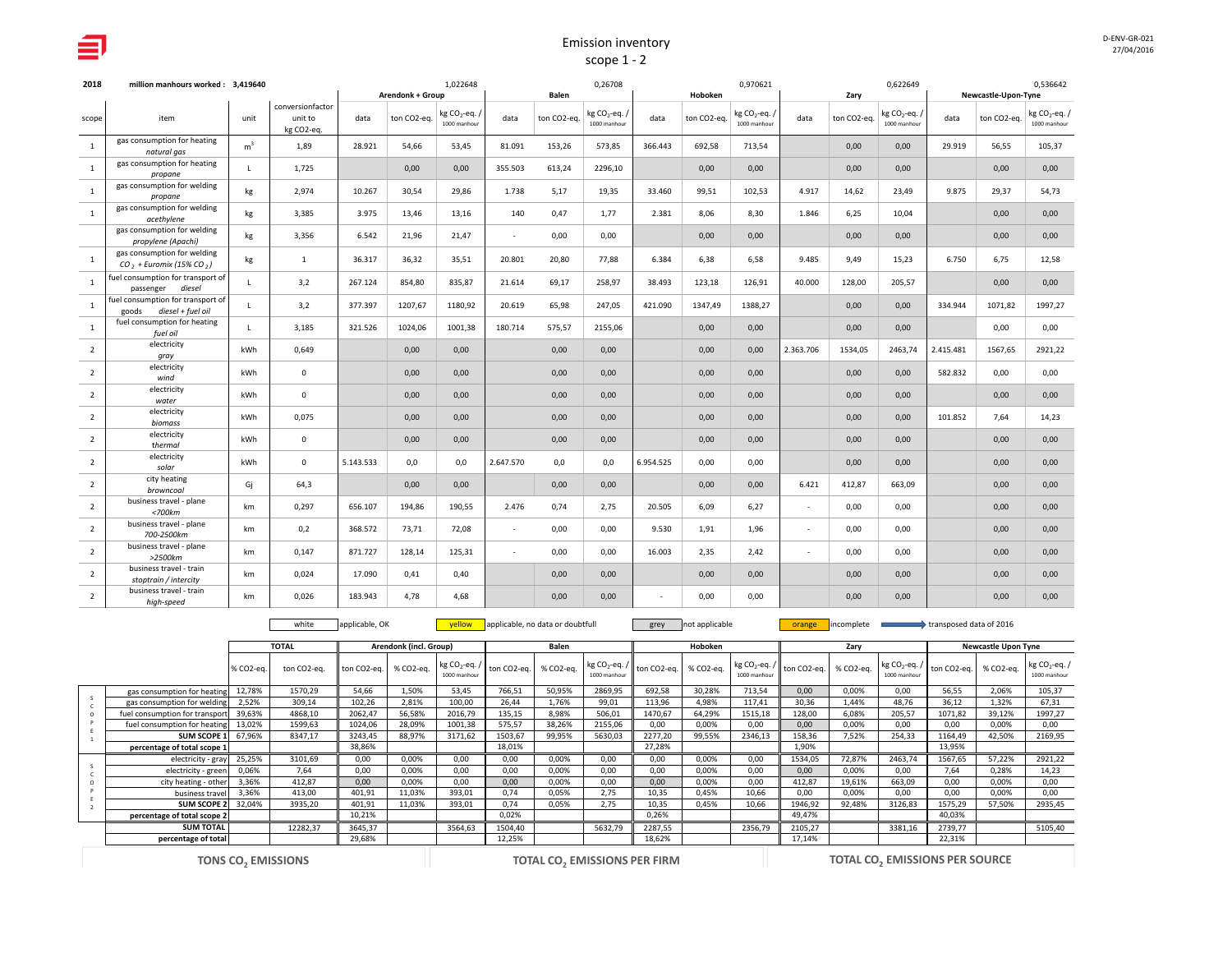

27/04/2016



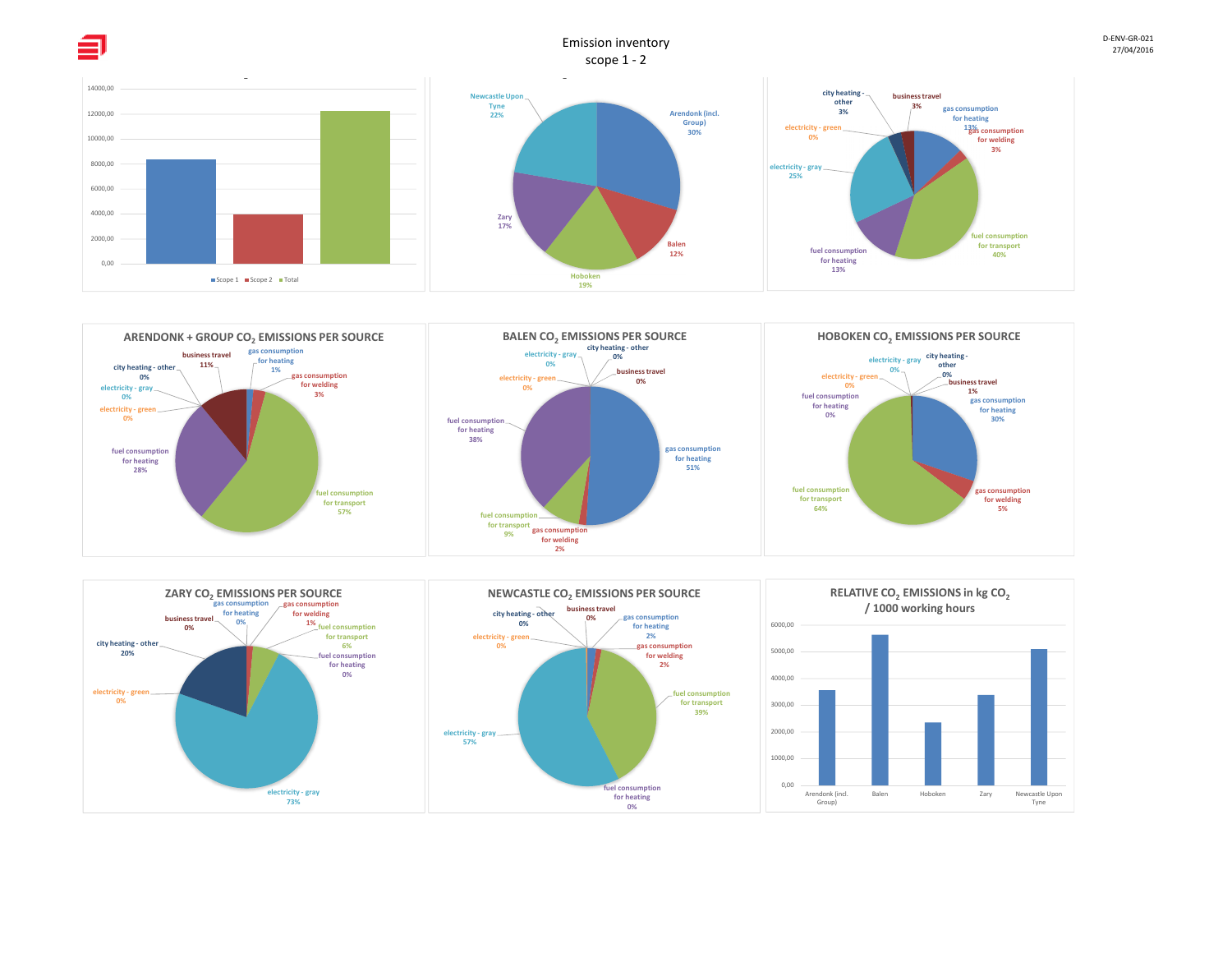#### **COMPARISON SCOPE 1‐2 EMISSION ACROSS THE YEARS**



#### **COMPARISON SCOPE 1‐2 EMISSION ACROSS THE YEARS**

**RELATIVE (kg CO<sub>2</sub>/1000h)** 

**2014 2015 2016 2017 2018 2019**

7000,0